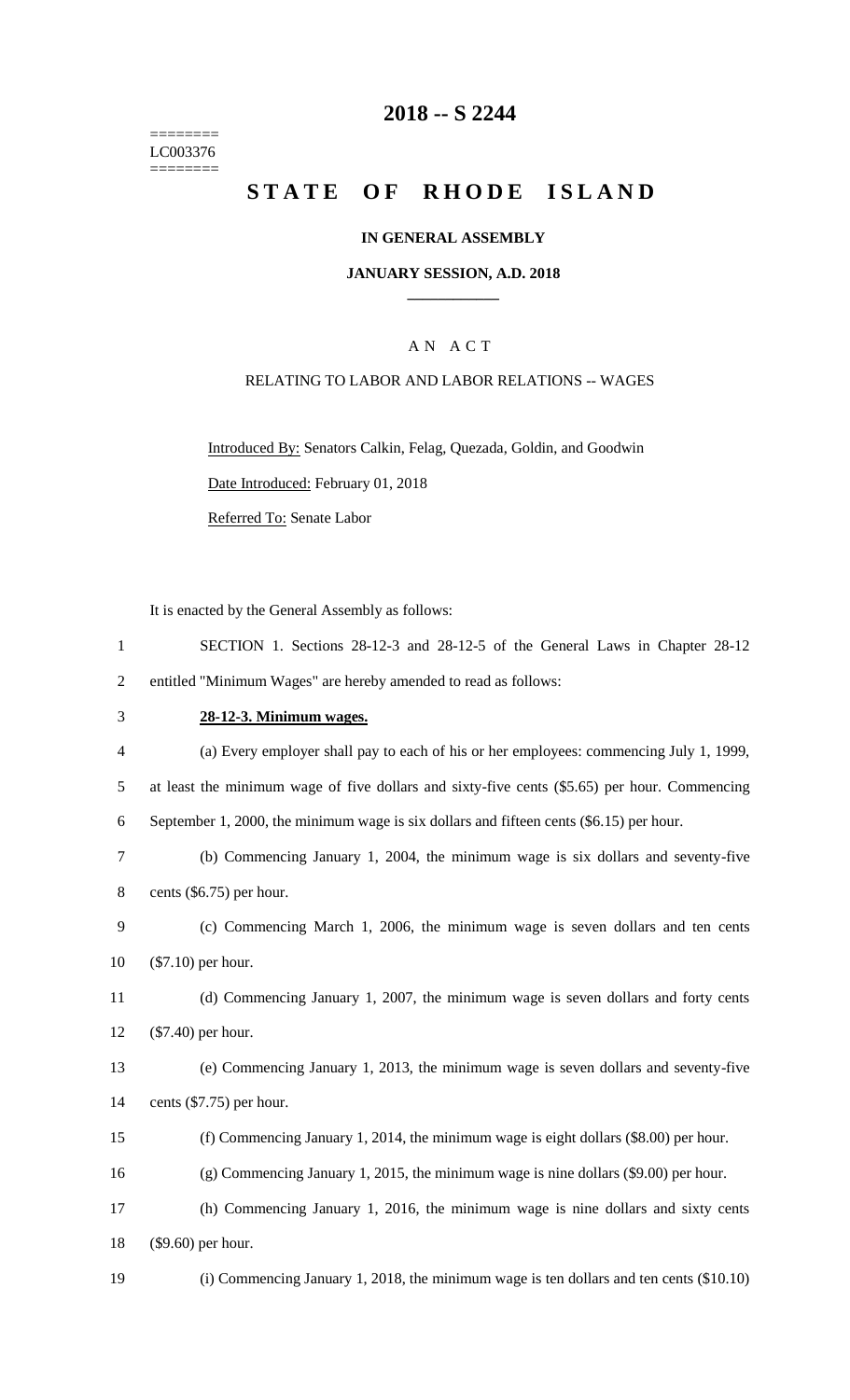per hour.

| $\overline{2}$ | (j) Commencing January 1, 2019, the minimum wage is ten dollars and fifty cents                       |
|----------------|-------------------------------------------------------------------------------------------------------|
| 3              | (\$10.50) per hour.                                                                                   |
| 4              | Commencing January 1, 2019, the minimum wage is eleven dollars (\$11.00) per hour.                    |
| 5              | (k) Commencing January 1, 2020, the minimum wage is twelve dollars $(\$12.00)$ per hour.              |
| 6              | (1) Commencing January 1, 2021, the minimum wage is thirteen dollars (\$13.00) per                    |
| 7              | hour.                                                                                                 |
| 8              | (m) Commencing January 1, 2022, the minimum wage is fourteen dollars $(\$14.00)$ per                  |
| 9              | hour.                                                                                                 |
| 10             | (n) Commencing January 1, 2023, the minimum wage is fifteen dollars $(\$15.00)$ per hour.             |
| 11             | (o) Commencing on January 1, 2024, and on each January 1 thereafter, the minimum                      |
| 12             | wage under this section shall be increased by the percentage increase, if any, in the cost of living. |
| 13             | The increase in the cost of living shall be measured by the percentage increase, if any, as of        |
| 14             | August of the previous year over the level, as of August of the year preceding, of the Consumer       |
| 15             | Price Index for Urban Wage Earners and Clerical Workers (CPI-W), or its successor index as            |
| 16             | published by the United States Department of Labor or its successor agency, with the amount of        |
| 17             | the minimum hourly wage increase rounded up to the nearest multiple of five cents (\$.05).            |
| 18             | 28-12-5. Employees receiving gratuities.                                                              |

 (a) Every employer shall pay to each of his or her employees who are engaged in any work or employment in which gratuities have customarily and usually constituted a part of his or her weekly income, the rate as provided by §§ 28-12-3 and 28-12-3.1.

 (b) Allowance for gratuities as part of the hourly wage rate for restaurants, hotels, and other industries, except taxicabs and limited public motor vehicles, shall be an amount equal to the applicable minimum rates as provided by §§ 28-12-3 and 28-12-3.1 less two dollars and eighty-nine cents (\$2.89) per hour. "Gratuities" means voluntary monetary compensation received directly or indirectly by the employee for services rendered.

 (c) Each employer desiring to deduct for gratuities as part of the minimum rates as provided in §§ 28-12-3 and 28-12-3.1 wages paid to an employee shall provide substantial evidence that the amount shall be set out in the formula in subsection (b) of this section; however, the cash wage shall not be less than two dollars and eighty-nine cents (\$2.89) per hour; provided, however, that commencing January 1, 2016, the cash wage shall increase by fifty cents (\$.50) to an amount not less than three dollars and thirty-nine cents (\$3.39) per hour; provided further, that commencing January 1, 2017, the cash wage shall increase by fifty cents (\$.50) to an amount not 34 less than three dollars and eighty-nine cents (\$3.89) per hour.; provided further, that commencing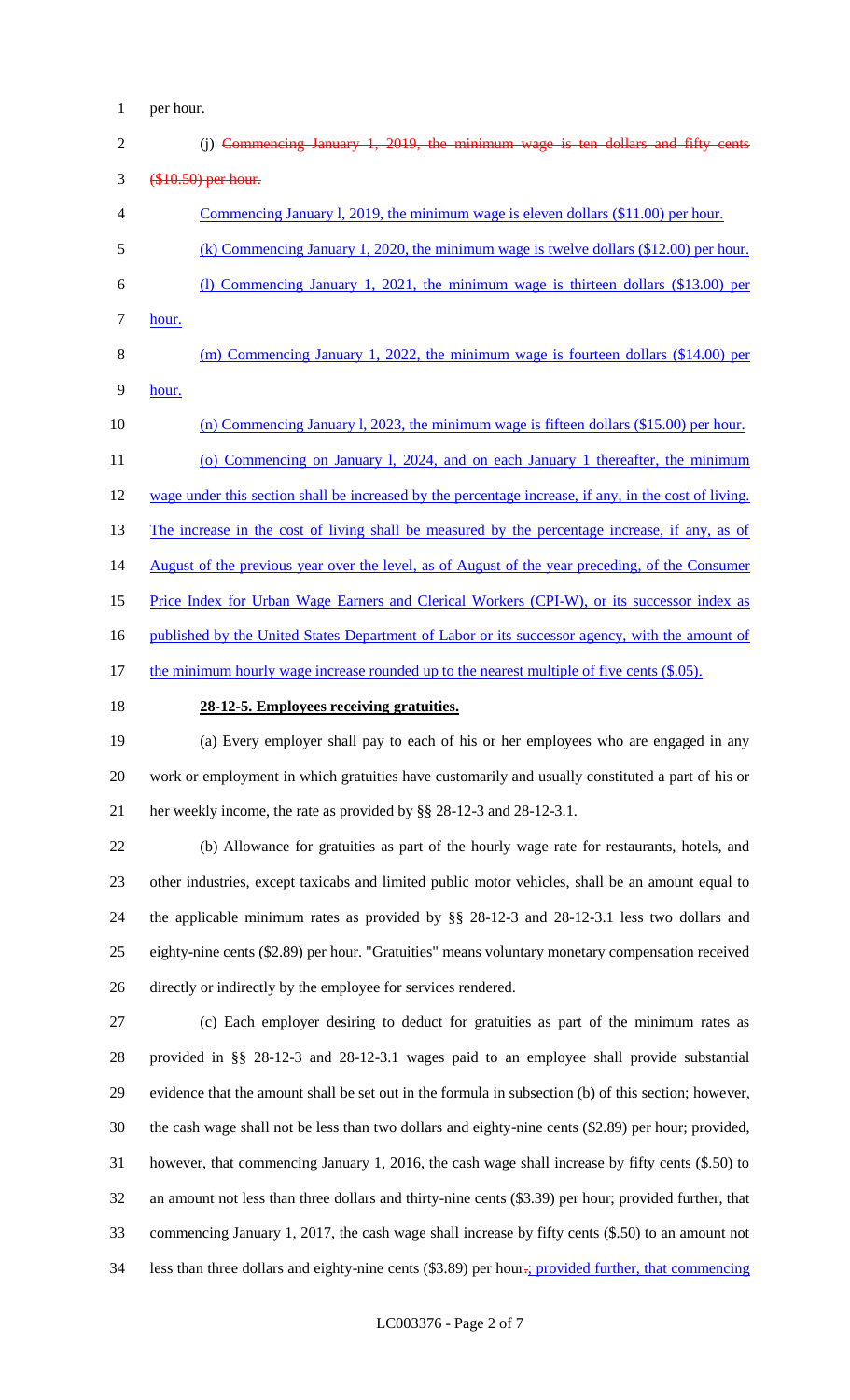1 January 1, 2019, the cash wage shall increase by one dollar and eleven cents (\$1.11) to an amount 2 not less than five dollars (\$5.00) per hour; provided further, that commencing January 1, 2020, 3 the cash wage shall increase by one dollar and twenty-five cents (\$1.25) to an amount not less than six dollars and twenty-five cents (\$6.25) per hour; provided further, that commencing 5 January 1, 2021, the cash wage shall increase by one dollar and twenty-five cents (\$1.25) to an amount not less than seven dollars and fifty cents (\$7.50) per hour; provided further, that 7 commencing January 1, 2022, the cash wage shall increase by one dollar and twenty-five cents (\$1.25) to an amount not less than eight dollars and seventy-five cents (\$8.75) per hour; provided further, that commencing January l, 2023, the cash wage shall increase by one dollar and twenty- five cents (\$1.25) to an amount not less than ten dollars (\$10.00) per hour; provided further, that 11 commencing January 1, 2024, the cash wage shall increase by one dollar and twenty-five cents (\$1.25) to an amount not less than eleven dollars and twenty-five cents (\$11.25) per hour; 13 provided further, that commencing January 1, 2025, the cash wage shall increase by one dollar 14 and twenty-five cents (\$1.25) to an amount not less twelve dollars and fifty cents (\$12.50) per hour; provided further, that commencing January l, 2026, the cash wage shall increase by one 16 dollar and twenty-five cents (\$1.25) to an amount not less than thirteen dollars and seventy-five cents (\$13.75) per hour; provided further, that commencing January l, 2027, the cash wage shall 18 increase by one dollar and twenty-five cents (\$1.25) to an amount not less than fifteen dollars 19 (\$15.00) per hour. Commencing January 1, 2028, the cash wage shall be an amount not less than 20 the applicable minimum hourly rates as provided by §§ 28-12-3 and 28-12-3.1.

 (d) The director of labor and training shall notify employers concerning what type of proof shall be accepted as substantial evidence for the purpose of this subsection. Employees involved shall be entitled to a hearing on the question of the amount of deduction if they so desire.

 (e) In cases where wages are figured by the employer on an incentive basis in such a manner that an employee of reasonable average ability earns at least the minimum wage established by §§ 28-12-3 and 28-12-3.1, it shall be taken that the employer has complied with this statute. It shall be of no concern to the director of labor and training how the employer arrives at its wage scale so long as it is not unreasonable in its demands on the employee.

 (f) Where, in the case of the employment of a full-time student who has not attained his or her nineteenth (19th) birthday engaged in the activities of a nonprofit association or corporation, whose aims and objectives are religious, educational, librarial, or community service in nature, the employer-employee relationship does exist, the employer shall pay to each such employee wages at a rate of not less than ninety percent (90%) of the minimum wage as specified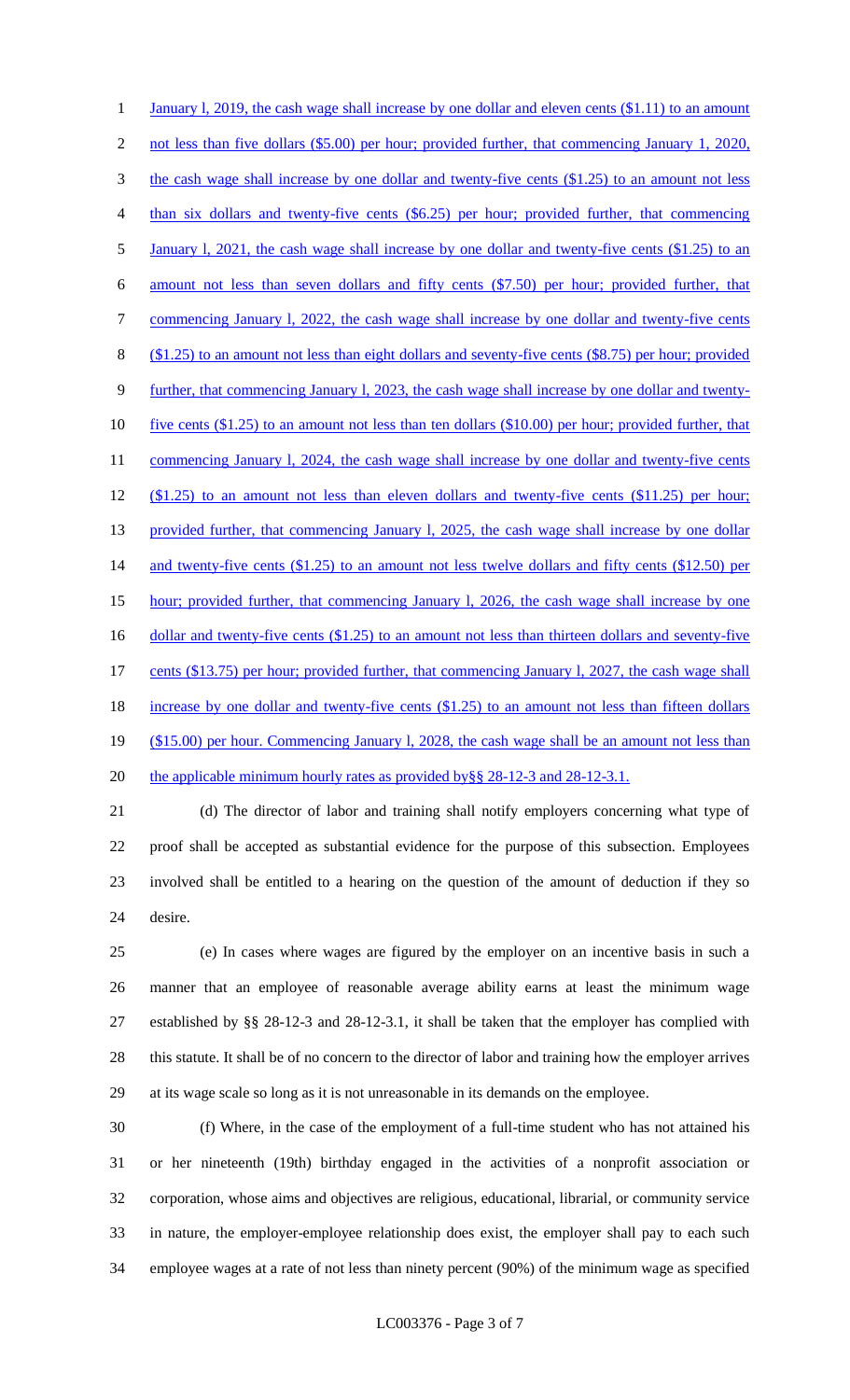in § 28-12-3. In case of any conflict between provisions of this section and those of § 28-12-3.1, the provisions of § 28-12-3.1 shall govern.

 SECTION 2. Sections 28-14-19 and 28-14-19.2 of the General Laws in Chapter 28-14 entitled "Payment of Wages" are hereby amended to read as follows:

### **28-14-19. Enforcement powers and duties of director of labor and training.**

 (a) It shall be the duty of the director to insure ensure compliance with the provisions of this chapter 28-14 and 28-12. The director or his or her designee may investigate any violations thereof, institute or cause to be instituted actions for the collection of wages and institute action for penalties or other relief as provided for within and pursuant to those chapters. The director or his or her authorized representatives are empowered to hold hearings and he or she shall cooperate with any employee in the enforcement of a claim against his or her employer in any case whenever, in his or her opinion, the claim is just and valid.

 (b) Upon receipt of a complaint or conducting an inspection under applicable law, the director or his or her appropriate departmental designee is authorized to investigate to determine compliance with the chapters 28-12 and/or 28-14.

 (c) With respect to all complaints deemed just and valid, the director or his or her designee shall order a hearing thereon at a time and place to be specified, and shall give notice thereof, together with a copy of the complaint or the purpose thereof, or a statement of the facts disclosed upon investigation, which notice shall be served personally or by mail on any person, business, corporation, or entity of any kind affected thereby. The hearing shall be scheduled 21 within thirty (30) days of service of a formal complaint determination that the claim is just and 22 valid as provided herein. The person, business, corporation, or entity shall have an opportunity to be heard in respect to the matters complained of at the time and place specified in the notice. The hearing shall be conducted by the director or his or her designee. The hearing officer in the hearing shall be deemed to be acting in a judicial capacity, and shall have the right to issue subpoenas, administer oaths, and examine witnesses. The enforcement of a subpoena issued under this section shall be regulated by Rhode Island civil practice law and rules. The hearing shall be expeditiously conducted and upon such hearing the hearing officer shall determine the issues raised thereon and shall make a determination and enter an order within thirty (30) days of the close of the hearing, and forthwith serve a copy of the order, with a notice of the filing thereof, upon the parties to the proceeding, personally or by mail. The order shall dismiss the complaint or direct payment of any wages and/or benefits found to be due and/or award such other appropriate relief or penalties authorized under chapter 28-12 and/or 28-14, and the order may direct payment of reasonable attorneys' fees and costs to the complaining party. Interest at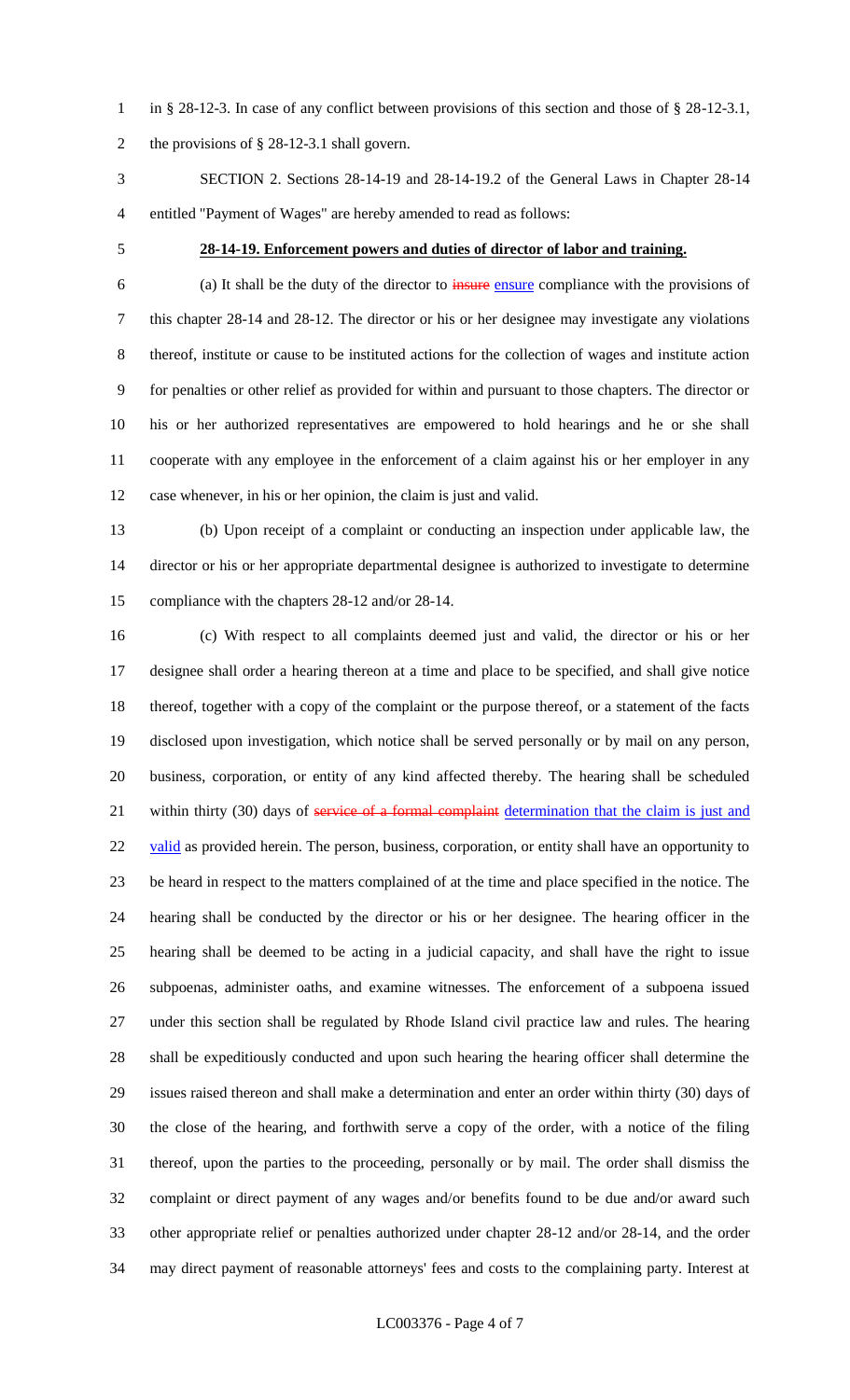the rate of twelve percent (12%) per annum shall be awarded in the order from the date of the nonpayment to the date of payment.

 (d) The order shall also require payment of a further sum as a civil penalty in an amount 4 up to two  $(2)$  three (3) times the total wages and/or benefits found to be due, exclusive of interest, which shall be shared equally between the department and the aggrieved party. In determining the amount of any penalty to impose, the director or his or her designee shall consider the size of the employer's business, the good faith of the employer, the gravity of the violation, the previous violations and whether or not the violation was an innocent mistake or willful.

 (e) The director may institute any action to recover unpaid wages or other compensation or obtain relief as provided under this section with or without the consent of the employee or employees affected.

 (f) No agreement between the employee and employer to work for less than the applicable wage and/or benefit rate or to otherwise work under and/or conditions in violation of applicable law is a defense to an action brought pursuant to this section.

 (g) The director shall notify the contractors' registration board of any order issued or any determination hereunder that an employer has violated chapters 28-12, 28-14 and/or 37-13. The director shall notify the tax administrator of any determination hereunder that may affect liability 18 for an employer's payment of wages and/or payroll taxes.

# **28-14-19.2. Private right of action to collect wages or benefits and for equitable relief.**

 (a) Any employee or former employee, or any organization representing such an employee or former employee aggrieved by the failure to pay wages and/or benefits or misclassification in violation of chapters 28-12 and/or 28-14 may file a civil action in any court of competent jurisdiction to obtain relief. An aggrieved party shall be entitled to recover any unpaid wages and/or benefits, compensatory damages, and liquidated damages in an amount up to two (2) times the amount of unpaid wages and/or benefits owed, as well as an award of appropriate equitable relief, including reinstatement of employment, fringe benefits and seniority rights, and reasonable attorneys' fees and costs, and/or such other appropriate relief or penalties authorized under chapters 28-12 and/or 28-14. In determining the amount of any penalty imposed under this section, consideration shall be given to the size of the employer's business, the good faith of the employer, the gravity of the violation, the history of previous violations, and whether or not the violation was an innocent mistake or willful. Any unpaid fringe benefit contributions owed pursuant to this section in any form shall be paid to the appropriate benefit fund: however, in the absence of an appropriate fund, the benefit shall be paid directly to the aggrieved employee.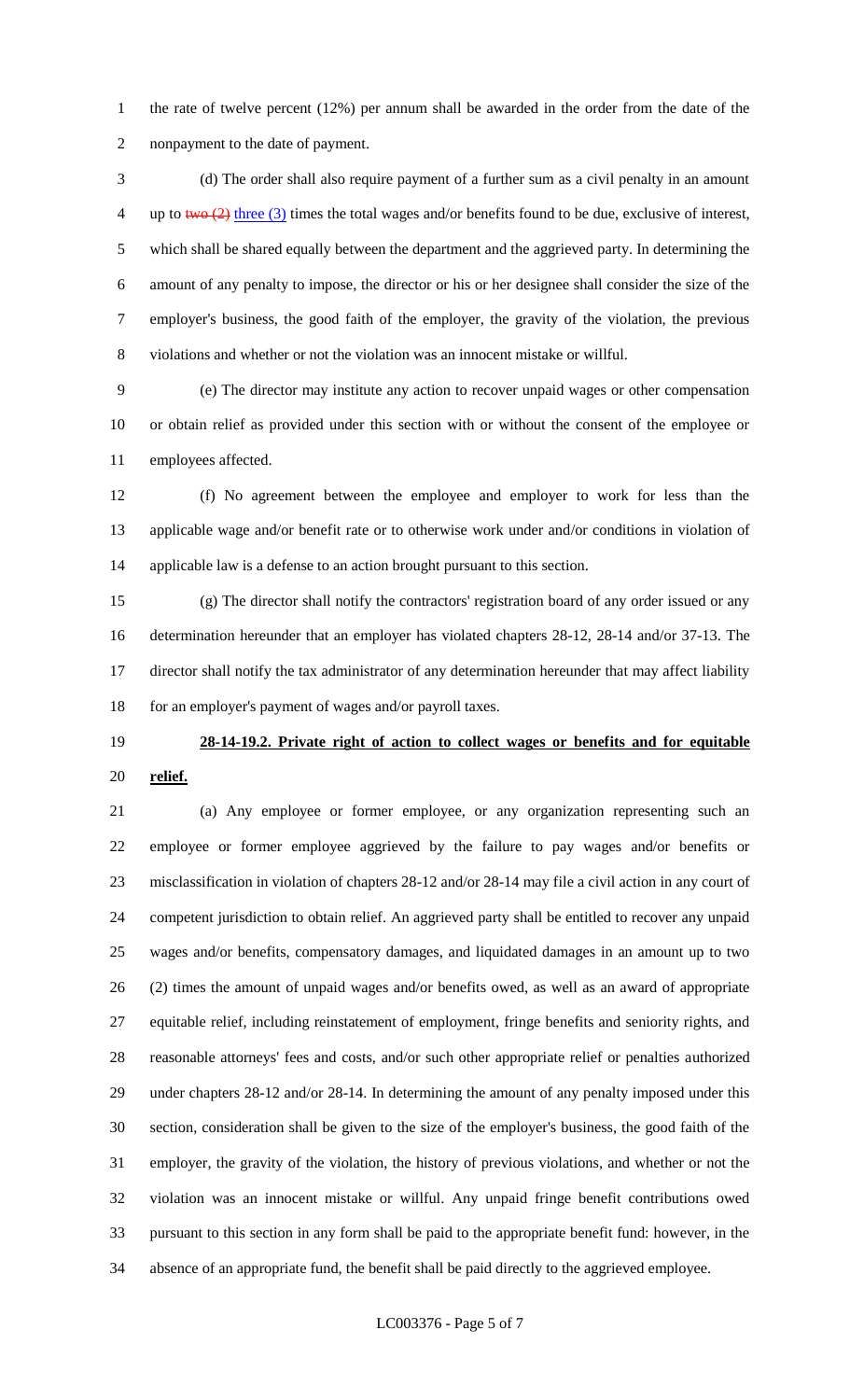1 (b) An action instituted pursuant to this section may be brought by one or more 2 employees or former employees individually and/or on behalf of other employees similarly 3 situated.

4 (c) No agreement between the employee and employer to work for less than the 5 applicable wage and/or benefit rate or to otherwise work under terms and/or conditions in 6 violation of applicable law is a defense to an action brought pursuant to this section.

7 (d) An employer's responsibility and liability hereunder is solely to the employer's own 8 employees.

9 (e) A civil action filed under this section may be instituted instead of, but not in addition 10 to, the director of labor and training enforcement procedures authorized by the above referenced 11 chapters, provided the civil action is filed prior to the date the director of labor and training issues

12 notice of an administrative hearing.

13 (f) The filing of a civil action under this section shall not preclude the director of labor 14 and training from investigating the matter and/or referring the matter to the attorney general, 15 contractors ' registration board and/or the tax administrator.

16 (g) Any claim hereunder shall be forever barred unless commenced within three  $(3)$  six

17 (6) years after the cause of action accrued.

18 SECTION 3. This act shall take effect upon passage.

### ======== LC003376 ========